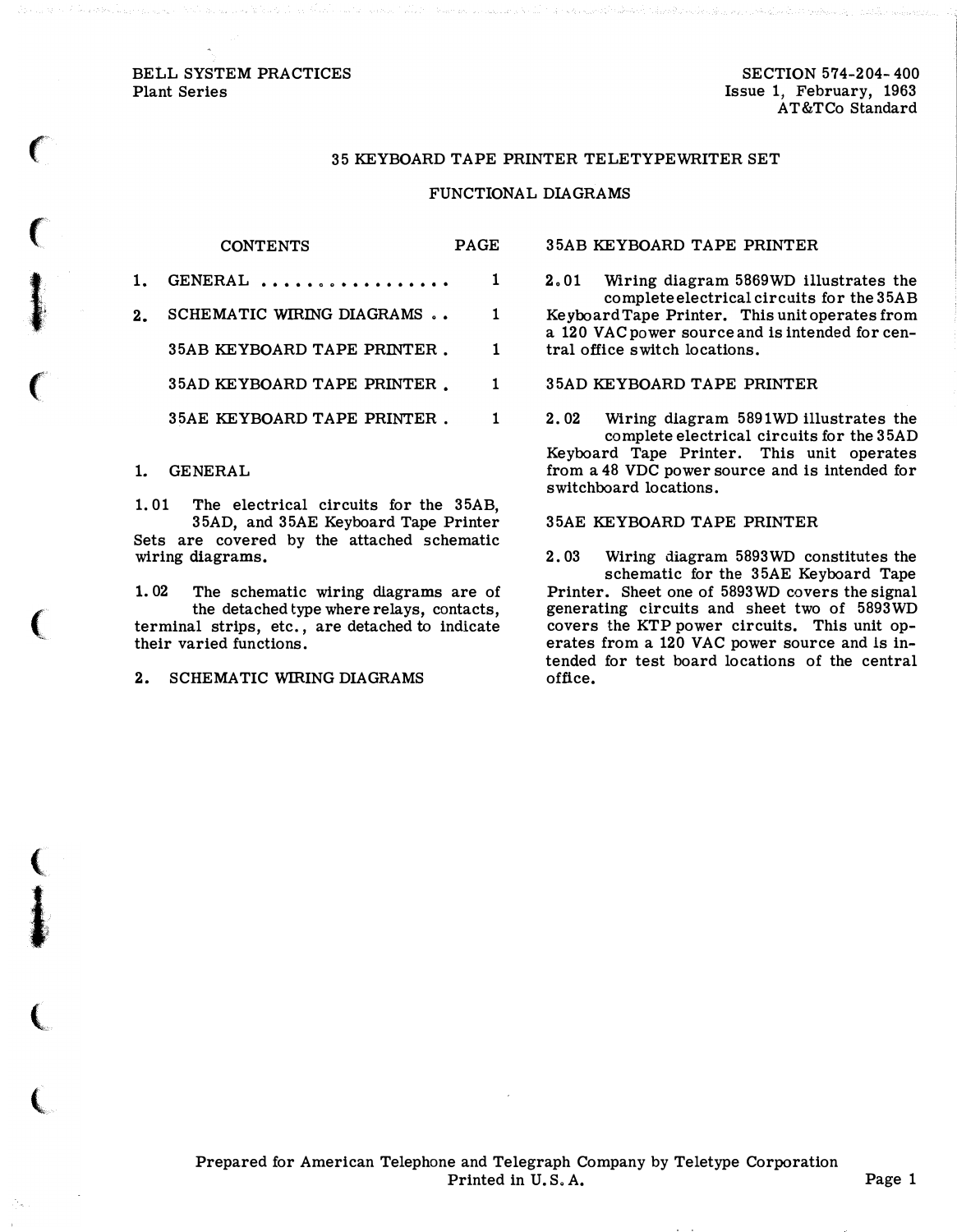

|                  | 5869WD       |           |  |
|------------------|--------------|-----------|--|
| <b>REVISIONS</b> |              |           |  |
| <b>ISSUE</b>     | <b>DATE</b>  | AUTH. NO. |  |
| A                | $2 - 6 - 63$ | 75873     |  |
|                  |              |           |  |
|                  |              |           |  |
|                  |              |           |  |

e.

⊢c ∣

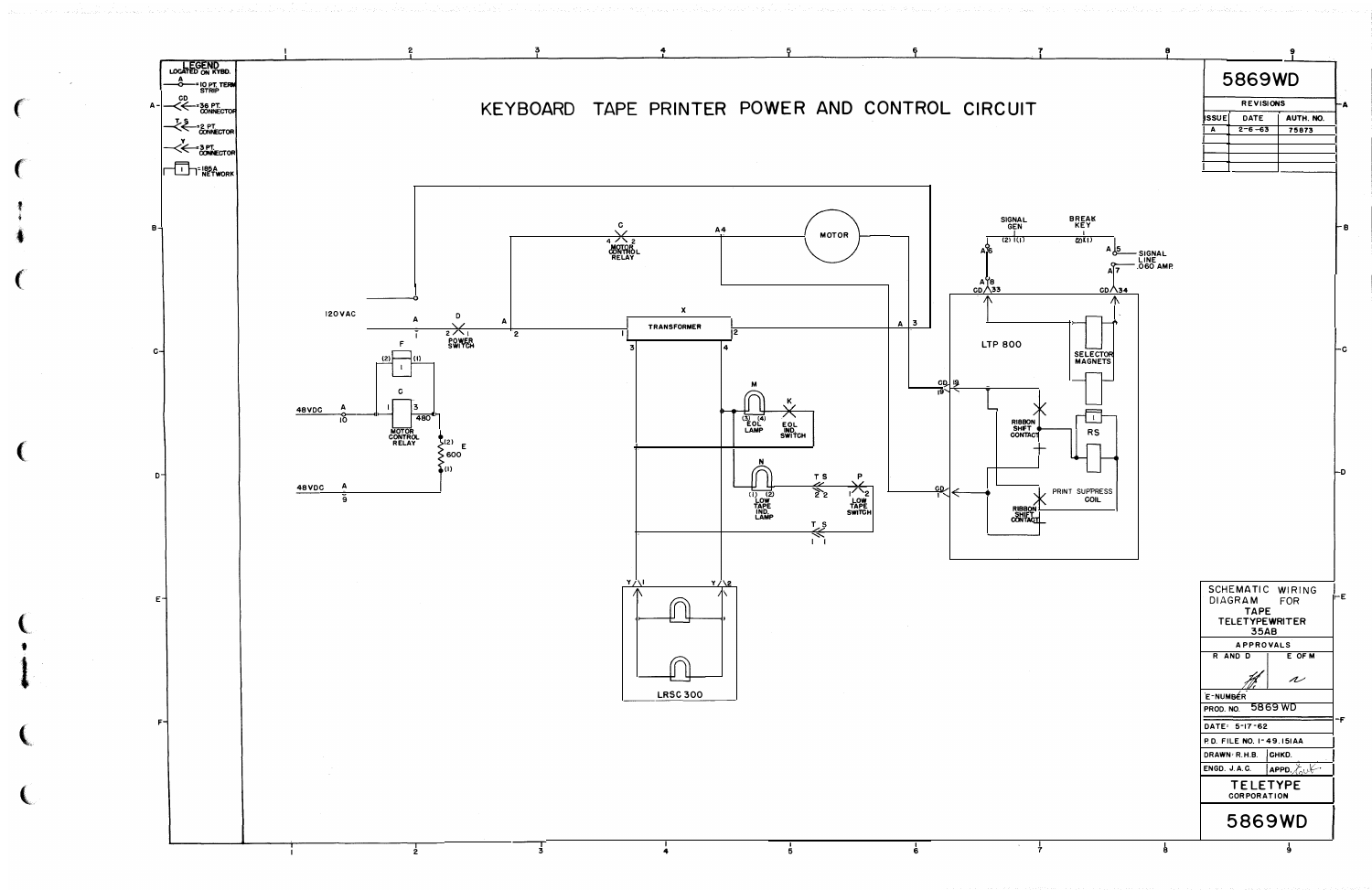

589IWD

| <b>REVISIONS</b> |              |           |  |
|------------------|--------------|-----------|--|
| <b>I</b> ISSUE   | DATE         | AUTH. NO. |  |
| A                | $2 - 6 - 63$ | 75873     |  |
|                  |              |           |  |
|                  |              |           |  |
|                  |              |           |  |
|                  |              |           |  |

-в

-c

⊢p.

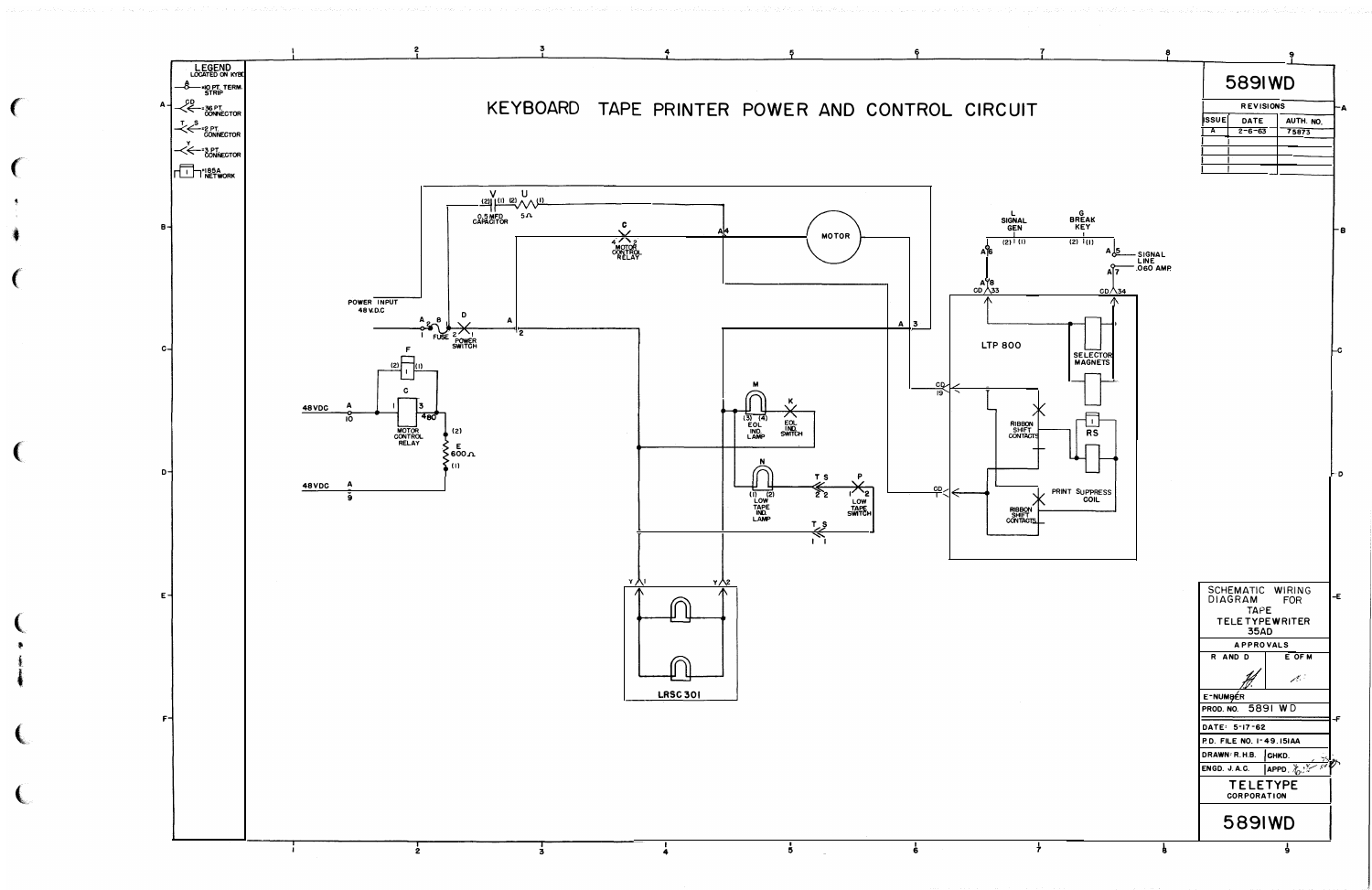